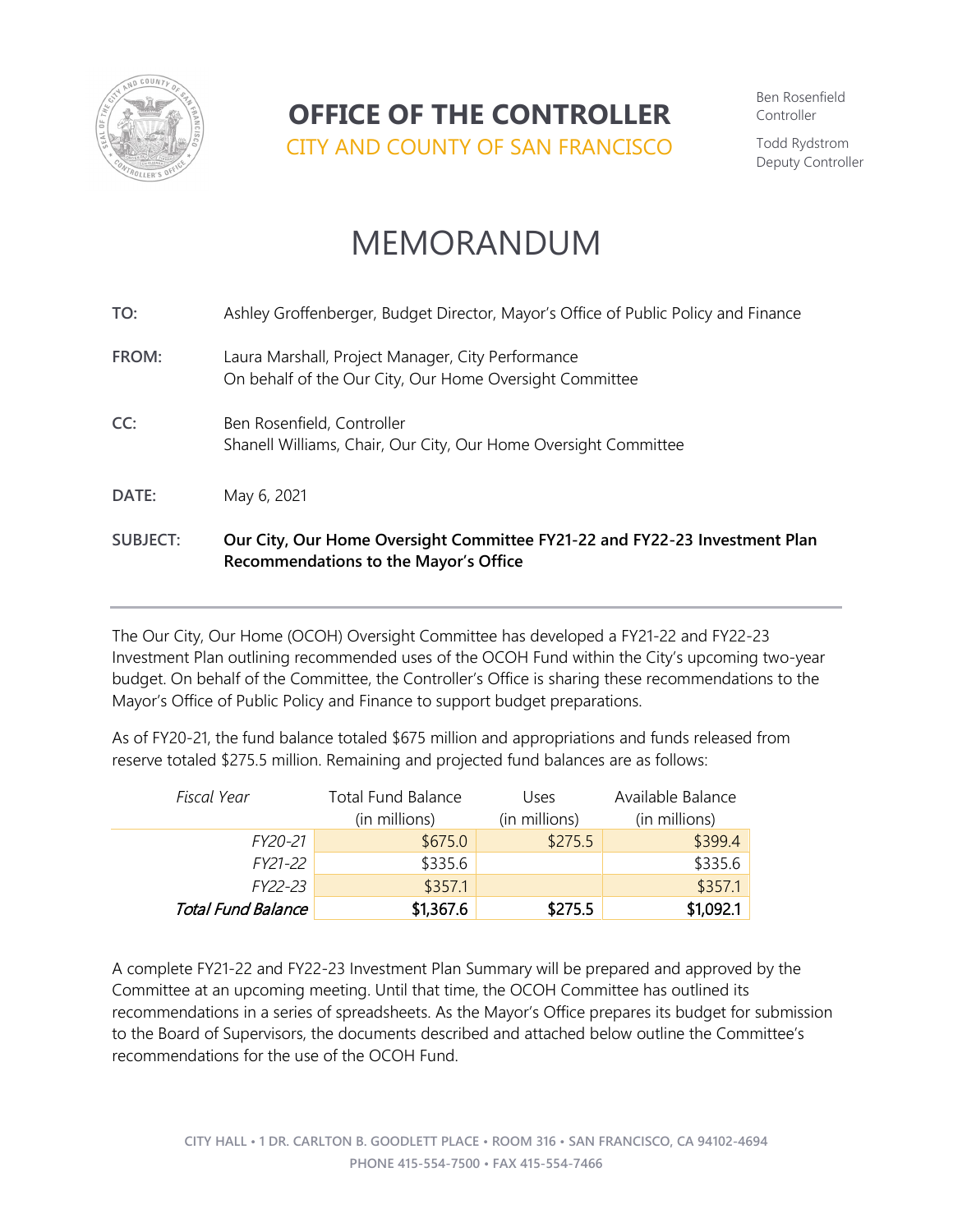The OCOH FY21-22 and FY22-23 Investment Plan programs \$997.9 million in one-time and ongoing funds in the following categories:

| Category                      | <b>Total Proposed</b>     | Percent of Fund |  |
|-------------------------------|---------------------------|-----------------|--|
|                               | Investments (in millions) |                 |  |
| Permanent Housing Total       | \$543.5                   | 54%             |  |
| Permanent Housing: General    | \$274.1                   | 50% of Housing  |  |
| Permanent Housing: Families   | \$143.4                   | 26% of Housing  |  |
| Permanent Housing: Youth      | \$126.0                   | 23% of Housing  |  |
| <b>Mental Health Services</b> | \$246.7                   | 25%             |  |
| Homelessness Prevention       | \$136.4                   | 14%             |  |
| Shelter and Hygiene           | \$66.3                    | 7%              |  |
| <b>Fund Administration</b>    | \$5.0                     | 0.5%            |  |
| Total                         | \$997.9                   |                 |  |

## **Permanent Housing**

The Committee made initial recommendations regarding the Permanent Housing category of funding at its April 20, 2021 meeting, and made further clarifications and adjustments to those recommendations at the May 3, 2021 special meeting. The most current summary of the Committee's recommendations regarding Permanent Housing investments can be found [here.](https://sfcontroller.org/sites/default/files/Our%20City%2C%20Our%20Home/OCOH%20Permanent%20Housing%20Recs%20Approved%204.20.21%20-%20Updated%205.3.21.xlsx)

### **Mental Health Services**

The Committee made initial recommendations regarding the Mental Health Services category of funding at its May 3, 2021 special meeting. The most current summary of the Committee's recommendations regarding Mental Health Services investments can be found [here.](https://sfcontroller.org/sites/default/files/Our%20City%2C%20Our%20Home/OCOH%20Behavioral%20Health%20Recommendations%20Approved%205.3.21.xlsx)

#### **Homelessness Prevention**

The Committee made initial recommendations regarding the Homelessness Prevention category of funding at its April 20, 2021 meeting, and made further clarifications and adjustments to those recommendations at the May 3, 2021 special meeting. The most current summary of the Committee's recommendations regarding Homelessness Prevention investments can be found [here.](https://sfcontroller.org/sites/default/files/Our%20City%2C%20Our%20Home/OCOH%20Prevention%20Recs%20Approved%204.20.21%20-%20Updated%205.3.21.xlsx)

## **Shelter and Hygiene**

The Committee made recommendations regarding the Shelter and Hygiene category of funding at its April 20, 2021 meeting. The most current summary of the Committee's recommendations regarding Permanent Housing investments can be found [here.](https://sfcontroller.org/sites/default/files/Our%20City%2C%20Our%20Home/OCOH%20Shelter%20and%20Hygiene%20Recommendations%20Approved%204.20.21.xlsx) 

## **Overview and Crosswalk**

Investments include \$2.5 million per year in FY21-22 and FY22-23 to support administration of the Fund and the Committee by the Offices of the Controller, City Attorney, and Treasure and Tax Collector. Additionally, City departments have proposed certain uses of the fund to the OCOH Committee, and in most cases these uses align with the Committee's recommendations. However, there are a few areas of